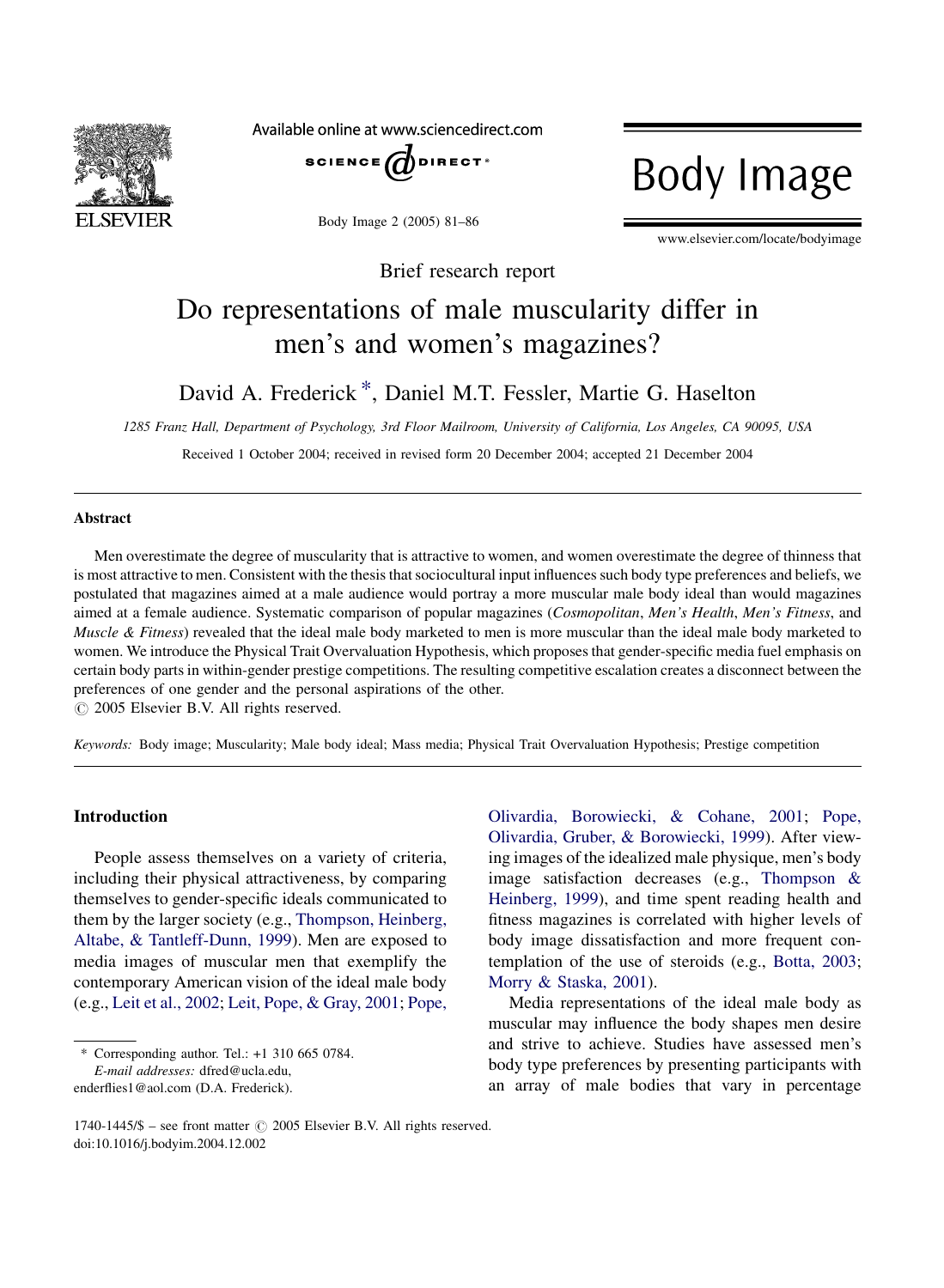of muscularity and asking men to indicate their current and ideal body. In these studies, men chose as ideal a body that was more muscular than their current body [\(Buchanan, Frederick, & Friedman, 2005](#page-4-0); [Frederick & Haselton, 2003;](#page-5-0) [Lynch & Zellner,](#page-5-0) [1999](#page-5-0); [Olivardia, Pope, Borowiecki, & Cohane,](#page-5-0) [2004](#page-5-0); [Pope et al., 2000\)](#page-5-0).

Women in the contemporary West find male bodies that are more muscular than average most attractive, and men recognize that women prefer these body builds [\(Frederick & Haselton, 2003;](#page-5-0) [Olivardia et al.,](#page-5-0) [2004](#page-5-0); [Pope et al., 2000](#page-5-0)). One study examining advertisements in leading US women's magazines (Cosmopolitan and Glamour) observed that images of undressed men increased from 3% in the 1950s to 35% in the 1990s, suggesting that male physiques are becoming more important to women over time ([Pope](#page-5-0) [et al., 2001\)](#page-5-0).

# Overestimating the importance and attractiveness of a trait to the other sex

Past research has asked women to indicate the level of female thinness desired by men, and then separately measured men's preferences for female thinness. Some results indicate that women overestimate the level of female thinness desired by men (e.g., [Cohn &](#page-5-0) [Adler, 1992](#page-5-0); [Fallon & Rozin, 1985](#page-5-0); [Jacobi & Cash,](#page-5-0) [1994\)](#page-5-0), although other research suggests that women are accurate in their estimations (Tovée  $\&$  Corne[lissen, 2001\)](#page-5-0). Research employing similar measures designed for men has shown that men desire a level of muscularity that is greater than the level found attractive by women ([Frederick & Haselton,](#page-5-0) [2003;](#page-5-0) [Olivardia et al., 2004](#page-5-0)), and that men overestimate the level of muscularity women find ideal ([Olivardia et al., 2004](#page-5-0)) and the level women desire in a short-term sexual partner ([Frederick & Haselton,](#page-5-0) [2003\)](#page-5-0).

We examined whether the contrast between men's perceptions of women's preferences and women's actual preferences is reflected in differences in the images presented by gender-specific media. To explore whether the ideal level of male muscularity presented in media aimed at men differs from that which is presented in media aimed at women, we compared images of men taken from the covers or centerfolds of magazines marketed to each gender.

Do magazines present different ideals to male and female audiences?

We compared male bodies presented in three types of magazines: Female-Audience (Cosmopolitan), Male-Audience (Men's Health and Men's Fitness), and Body-Builder Audience (Muscle & Fitness). Given that men overestimate the level of muscularity women desire, we predicted that men represented in the Female-Audience magazine would be less muscular than those in the Male-Audience magazines. The Body-Builder Audience magazine was included to establish that the Male-Audience magazines portray an ideal that is less muscular than those marketed towards individuals interested in muscularity per se, and to demonstrate that the rating instrument used in this study can discriminate between the levels of muscularity ranging from non-muscular to extremely muscular.

Publications were selected because they have a wide circulation and/or are marketed to our target audiences of interest. Cosmopolitan magazine has a readership of 16 million women, and 89% of them are between the ages of 18 and 49 ([Media Mark Research,](#page-5-0) [1999](#page-5-0)). The majority of Men's Health's readers are men (85%), and the majority (71%) are between the ages of 18 and 44 (cf. [Alexander, 2003](#page-4-0)). In 2003, Cosmopolitan ranked 14th in revenue among all U.S. magazines, Men's Health ranked 42nd, and Muscle and Fitness and Men's Fitness did not rank in the top 100 [\(Magazine Publishers of America, 2004\)](#page-5-0). It is our impression based on the advertisements in these magazines that Men's Fitness is marketed to a population similar to that of Men's Health, whereas Muscle & Fitness is marketed to body-builders.

#### Methods

# Magazines

We located 100% of the issues of *Cosmopolitan* magazine published between June 2002 and September 2004 (28 issues), 100% of the issues of Men's Health from January 2001 to August 2004 (36 issues), 93% of the issues of Men's Fitness from January 2002 to August 2004 (27 of 29 issues), and  $81\%$  of the issues of Muscle & Fitness from January 2002 to August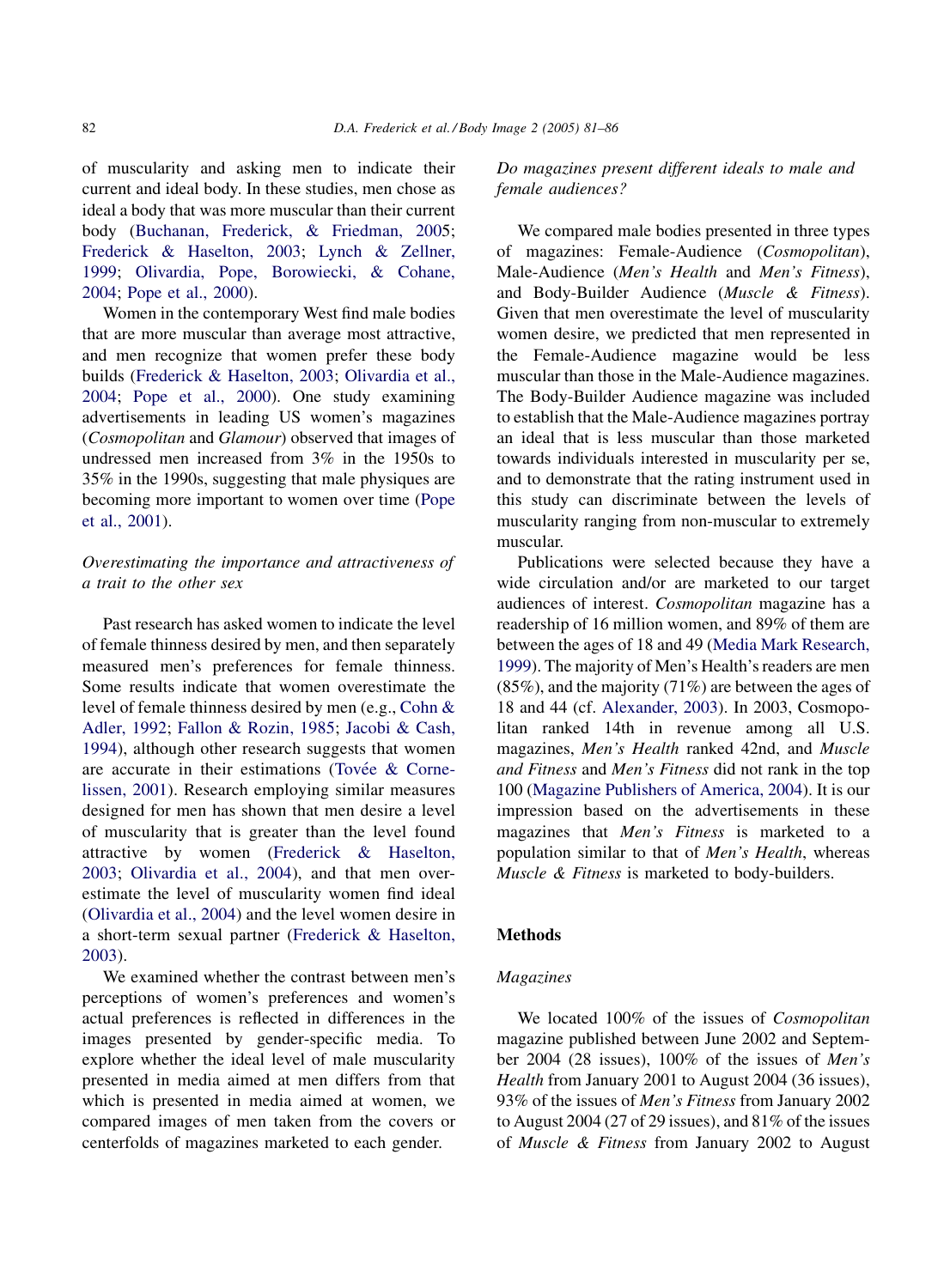

Fig. 1. The Muscle Silhouette Measure presents a series of eight images that increase linearly in percentage of muscularity ([Buchanan et al.,](#page-4-0) [2005](#page-4-0)).

2004 (22 of 27 issues). We made color photocopies of the front covers of Men's Health, Men's Fitness, and Muscle & Fitness, and the monthly ''Hunk of the Month with His Shirt Off'' centerfold in Cosmopolitan. We selected the covers rather than advertisements because of the widespread visibility of the covers; even non-subscribers are exposed to the covers at stores and newsstands, hence the covers presumably impact the largest audience.

Five undergraduate research assistants (two males, three females) were coders. Ignorant of the hypothesis, each coder rated the muscularity level of all images.

#### Muscularity

The coders employed the Muscle-Based Silhouette Measure (see Fig. 1), consisting of eight male images ranging from a slender and non-muscular individual (Image 1) up to a slender and very muscular individual (Image 8). The images were drawn from photographs, representing different levels of mesomorphy, in Sheldon's The Atlas of Men (1954). The scale has good test–retest reliability when used to assess men's perceptions of their current level  $(r = .83)$  and ideal level of muscularity ( $r = .89$ ). The validity of the scale was previously confirmed by comparing participants' self-ratings to ratings of each participant's muscularity by three independent judges using the same form. The ratings made by judges showed acceptable inter-rater reliability (Cronbach's alpha = .83; [Buchanan et al.,](#page-4-0) [2005](#page-4-0)).

Coders were instructed to rate the muscularity level of the man portrayed in each picture using intervals of .25. For example, if they perceived that the muscularity level of the man pictured in the magazine was half way between images 4 and 5, they could record 4.5 as their rating.

# Results

Four of the Muscle & Fitness covers featured only women on the cover, and two of the Men's Health covers presented only a man's face; these issues were treated as missing data. The coders showed high interrater reliability (Cronbach's alpha = .96) and a pattern of high inter-correlations between coders (ranging from  $r = .80$  to .90), suggesting that the coders were highly similar in their proportional ordering of images.

A three-way ANOVA was conducted to determine if the magazines differed from each other in terms of muscularity level, with the following independent variables: Magazine (Cosmopolitan, Men's Health, Men's Fitness, and Muscle and Fitness), Rater, and Image (nested within magazines). There was a significant main effect of Magazine  $F(3)$ ,  $33$ ) = 57.3,  $p < .001$ , partial eta-squared = .840, when controlling for the effects of Coder, Image nested within Magazine, the interaction of Coder with Magazine. Table 1 summarizes the results.

Table 1 Ideal levels of muscularity

| Mean | SD   |
|------|------|
| 4.26 | 1.01 |
| 5.77 | .91  |
| 6.27 | .85  |
| 7.50 | .60  |
|      |      |

Note: Pairwise comparisons revealed that the four magazines differed from each other at the  $p < .001$  level.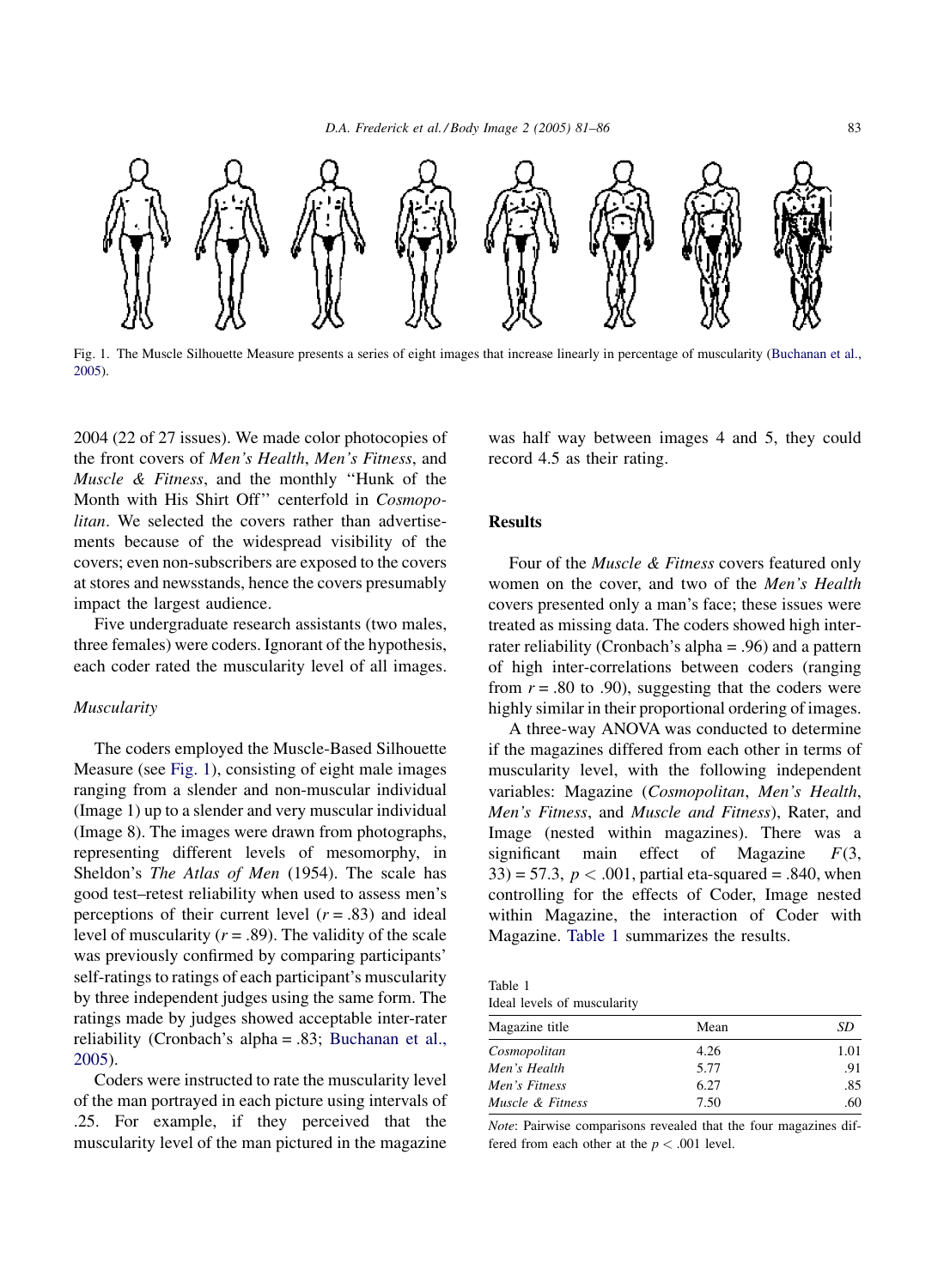# **Discussion**

# Summary of findings

These results indicate that, as predicted, Female-Audience magazines present representations of the ideal male body that are less muscular than Male-Audience magazines. Male-Audience magazines were also less muscular than magazines specifically targeted at body-builders.

# **Limitations**

The images displayed in the Male-Audience magazines may not be typical of all Male-Audience magazines. Our initial intention was to also code shirtless male images in other Male-Audience magazines (e.g., Details, GQ, Maxim, etc.). However, review of these magazines revealed that they did not routinely feature shirtless men, with the exception of advertisements for ''muscle enhancement supplements." This led us to evaluate only Men's Health and Men's Fitness. Nevertheless, we believe these findings are informative given that the covers of these and similar magazines are the principal source of the images of shirtless men to which large numbers of men are exposed in supermarkets, bookstores, and newsstands. Lastly, we cannot rule out the possibility that, because the coders were not blind to the magazine titles, these titles influenced ratings. However, because the coders were not aware of the hypothesized differences between the magazines, we presume the findings are not due to such influence.

# Comparison to past studies

In a previous study, 124 college-aged women were asked to rate their ideal short-term sexual partner using the same Muscle Silhouette Measure employed in this study [\(Frederick & Haselton, 2003](#page-5-0)). The mean rating of the muscularity of the Cosmopolitan images closely resembles college women's mean ratings of their ideal short-term sexual partner  $(M = 4.49)$ ,  $SD = 1.05$ ) but appears more muscular than women's ratings of the average male ( $M = 2.86$ ,  $SD = 1.06$ ). The Cosmopolitan images appear less muscular than the mean ratings of the ideal short-term sexual partner that men believe women desire ( $M = 5.04$ ,  $SD = 1.17$ ). One factor contributing to men's overestimation of the level of muscularity desired by women may be related to the level of muscularity represented as ideal in Male-Audience magazines.

### The Physical Trait Overvaluation Hypothesis

Research to date has documented that exposure to media representations of same-sex bodies affects viewers' personal body ideals and their level of body image satisfaction (see [Thompson & Heinberg, 1999\)](#page-5-0). Ideal body forms presented in Western media have changed over time, with declines in female body fat and increases in male muscularity; correspondingly, there have been increases in levels of body dissatisfaction among women [\(Feingold & Mazzella,](#page-5-0) [1998](#page-5-0)). In making sense of these patterns, many investigators (e.g., [Alexander, 2003;](#page-4-0) [Thompson et al.,](#page-5-0) [1999](#page-5-0)) argue that individuals assess themselves on a variety of criteria, including their physical attractiveness, by comparing themselves to gender-specific ideals communicated to them by society. While some version of this explanation is likely correct, it leaves unanswered the question of why the body form held as ideal by one sex should diverge from the other sex's ideal for those individuals. Given the often-explicit linkage between body form and sex appeal, why do women overestimate the level of female thinness preferred by men (e.g., [Cohn & Adler, 1992;](#page-5-0) [Jacobi &](#page-5-0) [Cash, 1994](#page-5-0)) and why do men overestimate the level of male muscularity preferred by women ([Frederick &](#page-5-0) [Haselton, 2003;](#page-5-0) [Olivardia et al., 2004\)](#page-5-0)?

Our results suggest that the media plays a role in the misfit between the body form perceived by members of one sex as attractive and that which is actually most attractive to members of the other sex. While this is congruent with existing explanations of the relationship between media portrayals and body ideals, it raises the question of the source of the disparities between media aimed at one gender and media aimed at the other. To explain these patterns, it is helpful to examine the processes underlying the acquisition of gender-specific ideals.

# Prestige competition

In all human societies, people compete for prestige ([Henrich & Gil-White, 2001](#page-5-0)). Among students at our university, prestige competition includes such varied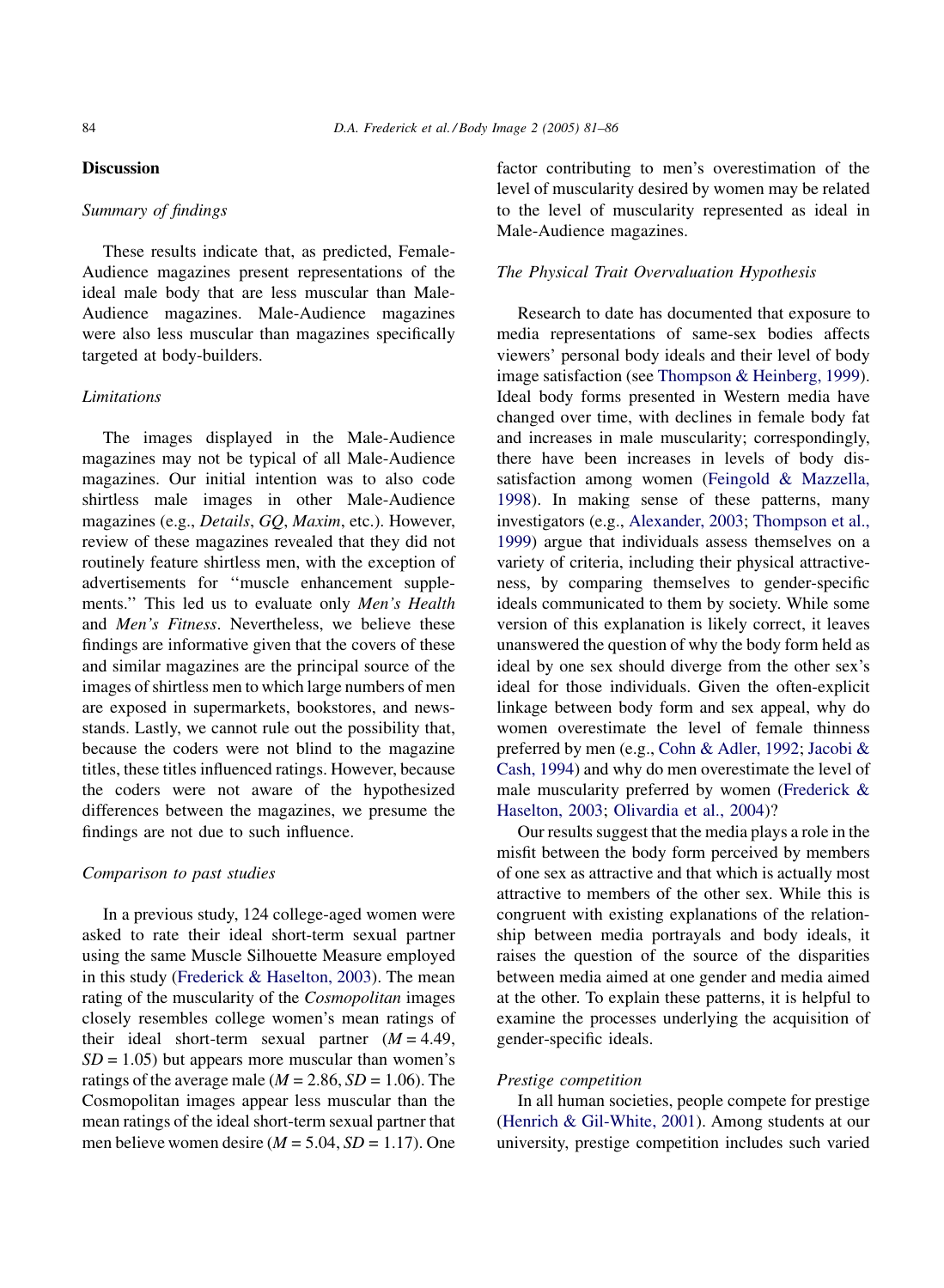<span id="page-4-0"></span>aspects of the person as the clothes on one's body or the automobile in one's garage. In addition, around the world, body form constitutes an arena for prestige competition.

## The body as an arena for prestige competition

While some avenues for prestige competition are arbitrary (e.g., fashions and fads), others originate from aspects of life to which the human mind is innately attuned. Given the importance of mate choice for reproductive success, natural selection and sexual selection likely endowed the minds of our ancestors with propensities to attend both to particular attributes of the bodies of members of the opposite sex, and to the preferences displayed by such individuals with regard to the bodies of members of one's own sex (cf. Buss, 1998).

The degree and distribution of female body fat is likely one such feature because of its role in female fertility [\(Jones, 1996\)](#page-5-0). Likewise, male muscularity, a determinant of male success in hunting and combat in ancestral populations, can be expected to have special psychological salience [\(Frederick & Haselton, 2003\)](#page-5-0). Note that we are not claiming that natural selection crafted rigid criteria for the evaluation of bodies, a position inconsistent with the evident historical and cross-cultural variation in body ideals. Rather, selection attached heightened salience to some aspects of bodies, female adiposity and male muscularity being likely candidates; this salience enhances the likelihood that these aspects will be seized upon as avenues for prestige competition.

Many forms of prestige competition involve only members of one gender. Given differences between female and male bodies, this is probably intrinsically true of prestige competition involving body form. Prestige competitions often generate runaway processes in which the attribute at issue becomes increasingly exaggerated over time as competitors strive to outdo one another. Because bodily prestige competition involves only comparisons between, and evaluations by, members of one gender, the possibility exists that runaway processes will lead to divergence between what members of that gender consider ideal and the preferences of the opposite gender. This appears to have occurred with regard to both female thinness ([Davidov, 2000](#page-5-0)) and male muscularity. Other physical traits the importance of which one gender may overestimate include breast and buttock size and shape, penis size, foot size, and height (e.g., [Jones,](#page-5-0) [1996\)](#page-5-0).

This account sheds light on the power of the media to influence body ideals and generate body dissatisfaction. The media highlights high-status individuals who display extreme versions of the bodily traits at issue, fueling prestige competition. In order to maintain their preeminence, celebrities must often work hard to manifest even more extreme versions of the attributes at issue. Similarly, magazines, videos, and television programs frequently feature relatively unknown individuals who, because they display many other prestigious attributes (attractive faces, possession of prestigious objects, an association with attractive members of the opposite sex, and a linkage with themes of sexual success), communicate the message that they possess a prestigious body form. The difference in the muscularity of male bodies portrayed in magazines aimed at men and those aimed at women is consistent with a pattern in which the media fuels gender-specific prestige competition involving body form, enhancing a runaway process through which male body ideals diverge from women's preferences.

# Acknowledgement

This research was supported by generous support awarded to David Frederick by the Center for Culture, Brain, and Development and by the Edward A. Dickson Fellowship awarded by the Communication Studies Program at UCLA.

#### References

- Alexander, S. M. (2003). Stylish hard bodies: Branded masculinity in men's health magazine. Sociological Perspectives, 46, 535– 554.
- Botta, R. A. (2003). For your health? The relationship between magazine reading and adolescents' body image and eating disturbances. Sex Roles, 48, 389–399.
- Buchanan, G. M., Frederick, D. A., & Friedman, M. A. (2005). Preoccupation with body fat among heterosexual and homosexual males.
- Buss, D. M. (1998). Sexual strategies theory: Historical origins and current status. Journal of Sex Research, 35, 19–31.